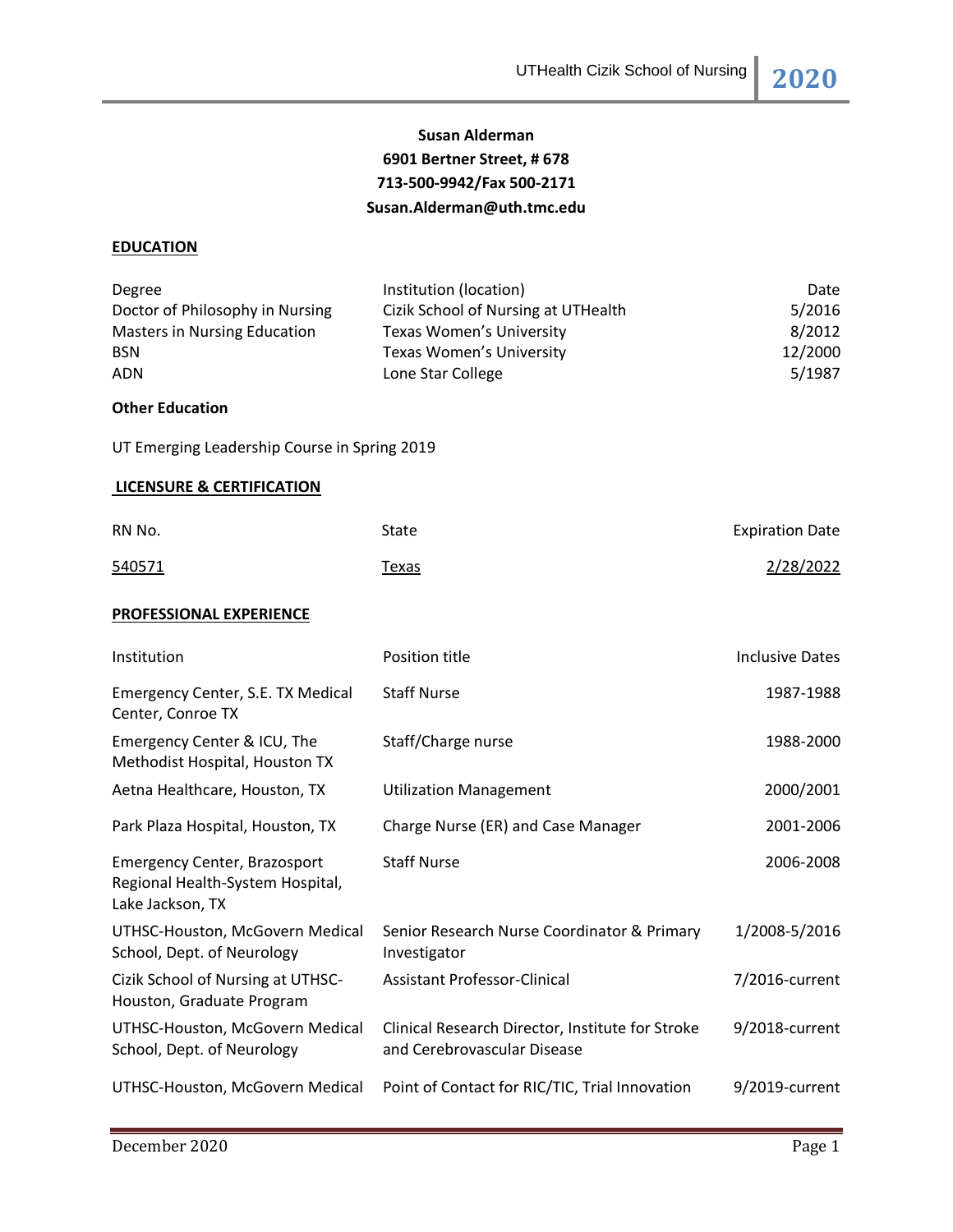UTHealth Cizik School of Nursing **2020**

School **Network, Clinical and Translational Science** Award program.

### **HONORS & AWARDS**

| Award                          | <b>Awarding Organization</b>                                                        | Date          |
|--------------------------------|-------------------------------------------------------------------------------------|---------------|
| <b>Academic Honors society</b> | Phi Theta Kappa Honor Society, Alpha Alpha Rho<br>Chapter, Lone Star College        | 1987          |
| <b>Academic Honors society</b> | Sigma Theta Tau International Honor Society,<br><b>Texas Woman's University</b>     | 1999          |
| Academic Honors society        | Sigma Theta Tau International Honor Society,<br>Cizik School of Nursing at UTHealth | 2014-currrent |

#### **GRANTS**

#### **Research Grants**

- 1. Speros Martel Endowment for the Aging, Primary Investigator: Susan Alderman. (\$10,000). 2014-2015
- 2. Joseph C. Valley, Sr. Memorial Trust Fund for Gerontological Nursing, Primary Investigator: Susan Alderman, (\$3,000). Fall, 2014
- 3. Recipient, William Randolph Hearst Foundation Scholarship, Primary Investigator: Susan Alderman (\$2,000). 2014-2015
- 4. Genetic Variations, Stress and Functional Outcomes After Stroke Rehabilitation, (R01NR105591), Funding Agency: National Institutes of Health (NIH), PI: Alison Holman at UC Irvine, Role: UT Site Co-Investigator, Amount per site: \$83,160.00, Dates: 5/21/2019-5/21/21.

#### **Educational Grants**

- 1. PARTNERS Scholarship, Primary Investigator: Susan Alderman. (\$22,000) 2012-2015.
- 2. NIH StrokeNet Trainee/Fellow ref. # U10 NS086496: Partial Salary: 7/2016-7/2017

#### **PUBLICATIONS**

#### **Peer Reviewed Publications**

- 1. Savitz SI, Misra V, Kasam M, Juneja H. Cox CS, **Alderman** SE, Aisiku I, Kar S, Gee A., Grotta J. Intravenous autologous bone marrow mononuclear cells for ischemic stroke. *Annals of Neurology*, 70(1)59–69, July 2011. DOI: 10.1002/ana.22458
- 2. Vahidy, F. S., **Alderman**, S., & Savitz, S. I. (2012). Challenges enrolling patients with acute ischemic stroke into cell therapy trials. *Stem Cells and Development*, 22(1), 27-30.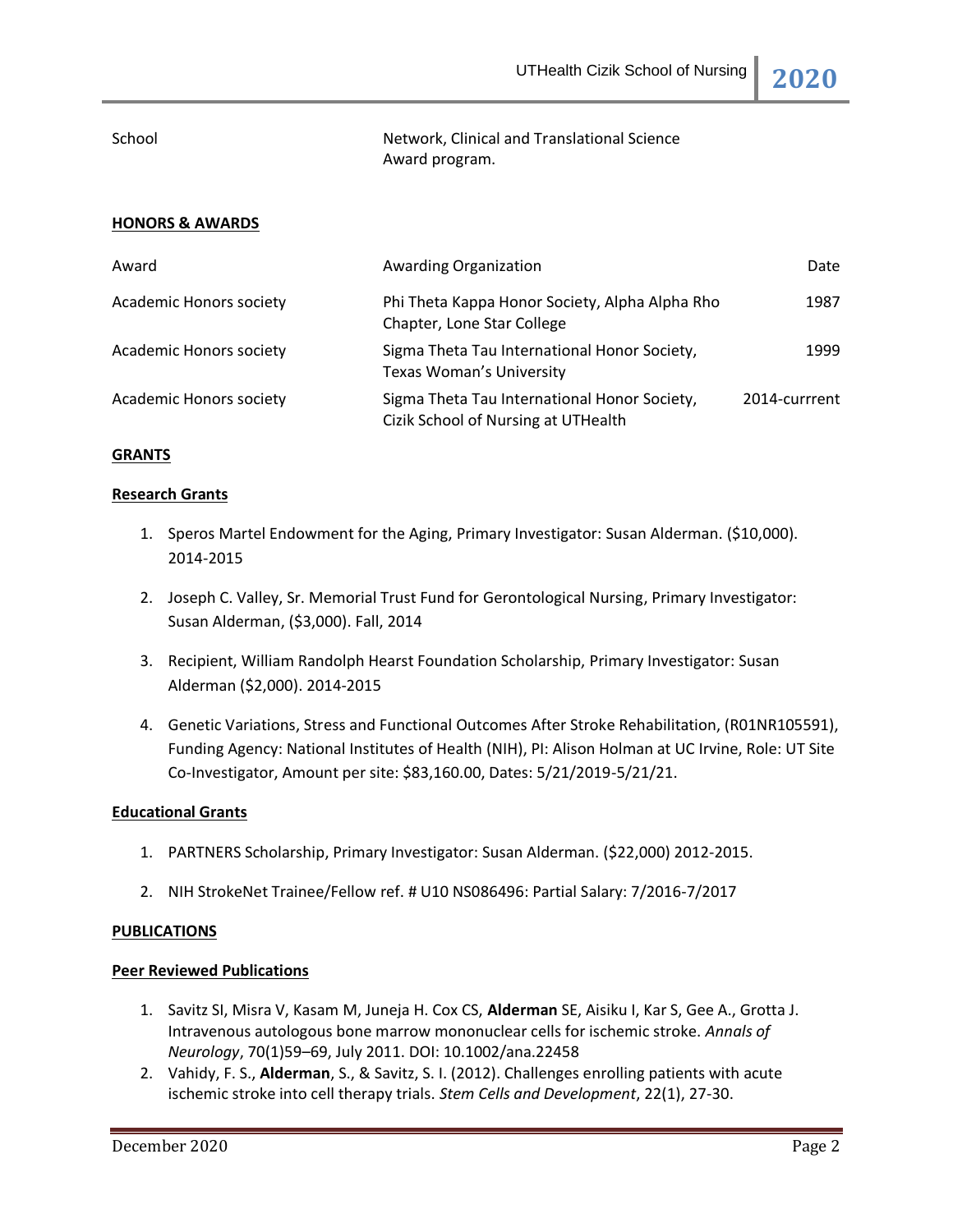- 3. Vahidy, F. S., Rahbar, M. H., Hicks, W. J., **Alderman**, S., Kasam, M., Juneja, V., ... & Savitz, S. I. (2013). Cellular therapy for acute stroke: Assessing a potential treatment effect. *Stroke*, 44(Supplement 1), A100-A100.
- 4. Misra, V., Hicks, W. J., Vahidy, F., **Alderman, S.**, & Savitz, S. I. (2016). Recruiting Patients with Stroke into Cell Therapy Trials: A Review. *Jama Neurology*, 73(9), 1141-1144. doi: 10.1001/jamaneurol.2016.0940.
- **5.** Rosenbaum-Halevi, D., Bursaw, A., Karamchandani, R., **Alderman**, S., Breier, J., Vahidy, F., Aden, J., Cai, C., Zhang, X., & Savitz, S. (2019) Cognitive Deficits in Acute Mild Ischemic Stroke and Transient Ischemic Attack and the Effects of Tissue Plasminogen Activator. Submitted to *Annals of Clinical and Translational Neurology* 6(3), 466. doi: 10.1002/acn3.719.
- 6. Haque, M., Gabr, R., George, S., Boren, S., Vahidy, F., Zhang, X., Arevalo, O., **Alderman, S.,** Narayana, P., Hasan, K., Friedman, E., Sitton, C., & Savitz, S. (2019). Serial cerebral metabolic changes in patients with ischemic stroke treated with autologous bone marrow derived mononuclear cells. *Frontiers in Neurology*. 10, 141. doi: 10.3389/fneur.2019.00141
- 7. Vahidy, F., Haque, M., Rahbar, M., Zhu, H., Rowan, R., Aisiku, I., Lee, D., Juneja, H., **Alderman, S**… & Savitz. (2019).Intravenous Bone Marrow Mononuclear Cells for Acute Ischemic Stroke: Safety, Feasibility, and Effect Size from a Phase I Clinical Trial. *STEM CELLS.* 00:1–11 early view a[t www.StemCells.com](http://www.stemcells.com/) DOI:10.1002/stem.3080
- 8. Haque, M. E., Gabr, R. E., Hasan, K. M., George, S., Arevalo, O. D., Zha, A., **Alderman, S**… & Satani, N. (2019). Ongoing secondary degeneration of the limbic system in patients with ischemic stroke: a longitudinal MRI study. *Frontiers in Neurology*, 10, 154. https://doi.org/10.3389/fneur.2019.00154
- 9. Haque, M., Gabr, R., George, S., Boren, S., Vahidy, F., Zhang, X., Arevalo, O., **Alderman, S.,** Narayana, P., Hasan, K., Friedman, E., Sitton, C., & Savitz, S. (2020). Serial cerebral metabolic changes in patients with ischemic stroke treated with autologous bone marrow derived mononuclear cells. In P.H. Rosado-de-Castro…& O. Detante (Eds), *Cell-based therapies for stroke: Promising solutions or dead end?* (pp 7-14). Lausanne: Frontiers Media SA. http://doi.org/10.3389/978-2-88963-738-6

## **Peer Reviewed Abstracts**

- 1. **Alderman** SE, Hess MJ, Shen LS, Savitz SI, Grotta J, East DL. (2010). Stroke Follow-up: What is Stopping Patients from Returning to Clinic? *Stroke.* (Supplement-International Stroke Conference).
- 2. Sosa L, Martinez RE, Shen L, Harun N, Sline R, Sangha N, Wu TC, Indupuru H, Misra V, Sarraj A, **Alderman** SE, …Gonzales N (2011). Maximizing Subject Follow-Up by Minimizing the Number of Cooks in the Kitchen. *Stroke.* (Supplement-International Stroke Conference).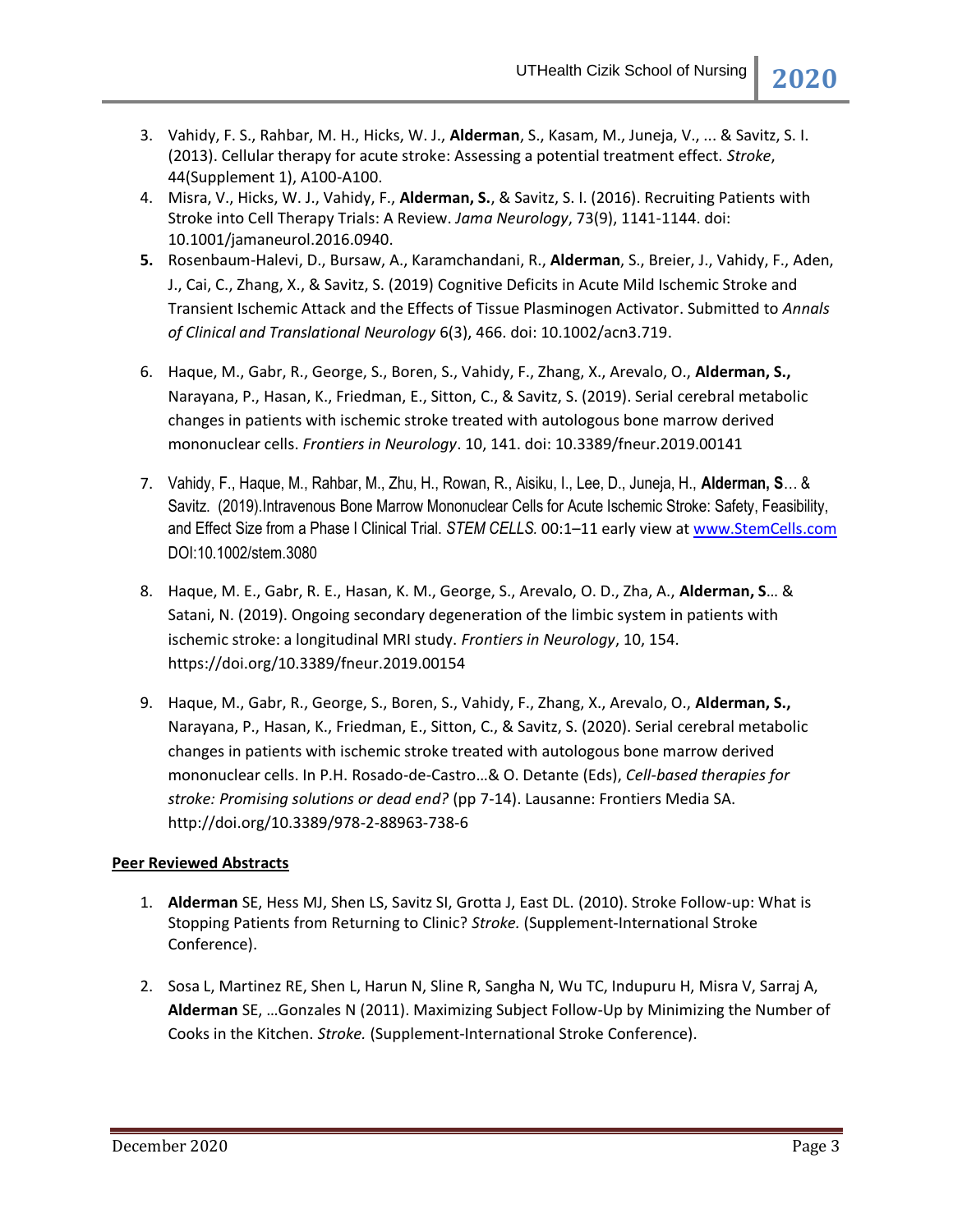- 3. Sarraj A, Medrek SK, Garza A, Pruit PF, Rhodes J, Harun N, **Alderman** SE, … Savitz SI (2011). Delay in Evaluation and Treatment of Posterior Circulation Stroke. *Stroke*. (Supplement-International Stroke Conference).
- 4. Hicks WJ, Acosta I, **Alderman** SE, Pandurengan R, Barreto A, Grotta JC, Savitz SI. (2012) Neurofluctuations in Patients with Subcortical Ischemic Stroke (NISS) Compared with Anterior Circulation Stroke. *Stroke*. (Supplement-International Stroke Conference).
- 5. **Alderman** SE, Bursaw A, Vahidy F, Savitz SI. (2013) Feasibility of Cognitive Testing in Patients with Acute Ischemic Stroke. *Stroke*. (Supplement-International Stroke Conference).
- 6. Vahidy FS, Rahbar, MH, Hicks W, **Alderman** SE, Kasam M, Juneja V, Bambhroliya AB, Savitz SI. (2013). Cellular Therapy for Acute Stroke: Assessing a Potential Treatment Effect. *Stroke*. (Supplement-International Stroke Conference).
- **7. Alderman**, SE. (2016). Are you speaking too fast for your patients with multiple sclerosis and stroke? Oral presentation at the American Association of Neuroscience Nurses Education Conference, New Orleans, LA.
- 8. **Alderman,** S., Woods, G. Breier, J., Savitz, S., & Armstrong, T. (2017) Patients with Mild and Moderate Stroke Have Frequent, Severe, and Persistent Impairment in Information Processing Speed. Oral abstract presentation at the International Stroke Conference: Nursing Symposium and Stroke Net symposium, Houston, TX. *Stroke* (Supplement-*Stroke*).
- **9. Alderman,** S. (2017) Cognitive Recovery after Stroke Model. Poster presentation at the International Stroke Conference, Houston, TX. *Stroke* (Supplement- *Stroke*).

### **PRESENTATIONS**

### **International**

- 1. **Alderman,** S., Woods, G. Breier, J., Savitz, S., & Armstrong, T. (2017) Information Processing Speed Impairment after Stroke. 30- minute oral presentation at the Stroke Net symposium, Houston, TX.
- 2. **Alderman,** S., Woods, G. Breier, J., Savitz, S., & Armstrong, T. (2017) Information Processing Speed Impairment after Stroke. 15- minute oral abstract presentation at the International Stroke Conference, Nursing Net symposium, Houston, TX.

### **National**

3. Alderman, SE. (5/2012). *Bone marrow harvest: Protecting the Blind in Research* and *Unblinded Protocol Procedures.* Aldagen Investigator meeting, North Carolina. Invited speaker.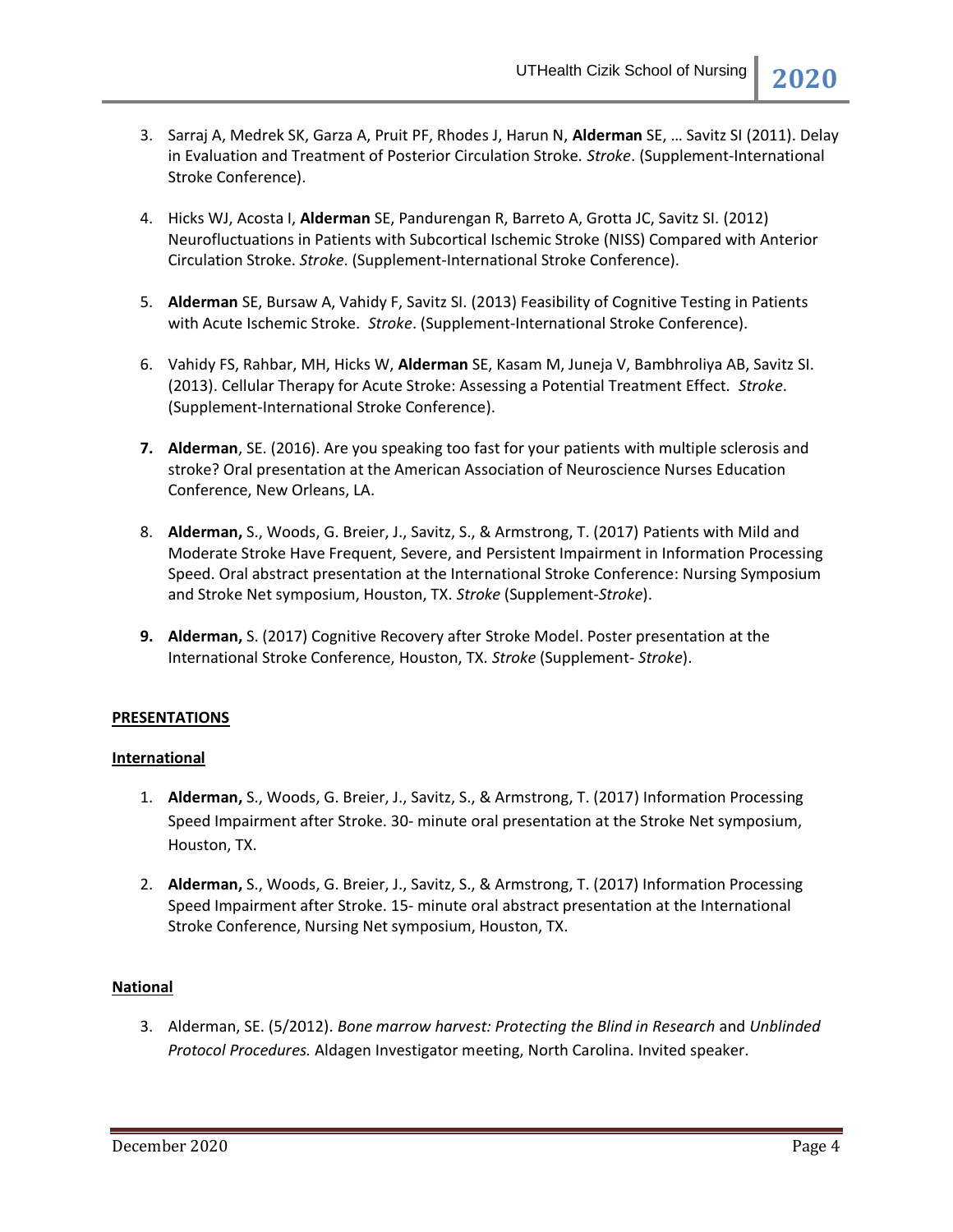- 4. Alderman, SE. (4/2016). *Are you speaking too fast for your patients with multiple sclerosis and stroke?* Oral presentation at the American Association of Neuroscience Nurses Education Conference, New Orleans, LA. Oral presentation
- 5. Alderman, SE. (2019). *Practical Aspects of Study Initiation*. Association of Clinical Research Professionals Conference, Nashville, TN. 1- hour oral presentation.
- 6. Alderman, SE (10/2019). Research Time Management Workflow. MAGI's Clinical Research Conference. Oral presentation

### **Local**

- 7. Alderman, SE. (5/2010- 5/2013). *Stroke Research*, Memorial Hermann Nurse Day, MHH- Medical Center, invited speaker.
- 8. Alderman, SE. (11/16/16). *Community Stroke Prevention lecture*. UT School of Nursing/Partner's Fall Coffee.
- 9. Alderman, SE. (4/12/2017). *Community Stroke Prevention lecture*. American Academy of Professional Coders. Invited speaker.
- 10. Alderman, SE. (7/26/2017).*Community Stroke Prevention/Recovery lecture*. The Montrose Center's LGBTQ Seniors (SPRY). Invited speaker.
- 11. Alderman, SE. (2012-2020). *Study Initiation*. Bi- annual UT Research Coordinator course. UTHSC-Houston, McGovern Medical School. Invited speaker.

### **PROFESSIONAL SERVICE**

### **Professional Service**

|    | Organization                                                     | Location       | Role                                             | Inclusive dates |
|----|------------------------------------------------------------------|----------------|--------------------------------------------------|-----------------|
|    | 1. South East Texas Regional<br><b>Advisory Council (SETRAC)</b> | Houston        | Stroke Committee<br>Nurse Coordinator            | 2008-2011       |
| 2. | American Association of<br>Neuroscience Nurses<br>(AANN)         | National level | <b>Educational Approval</b><br>Committee member  | 2013 to 2019    |
|    |                                                                  | Houston        | Planning Committee,                              | 2017 to 2019    |
| 3. | UTHealth Stomp Out                                               |                | member                                           |                 |
|    | Stroke Festival                                                  |                |                                                  |                 |
|    | 4. AANN                                                          | National level | JNN: reviewer for<br>journal articles            | 2017 to current |
| 5. | AANN                                                             | National level | <b>AANN Annual meeting:</b><br>abstract reviewer | 2017 to current |
|    | 6. Annals of Clinical and                                        | National Level | ACTN: reviewer for                               | 2020 to current |